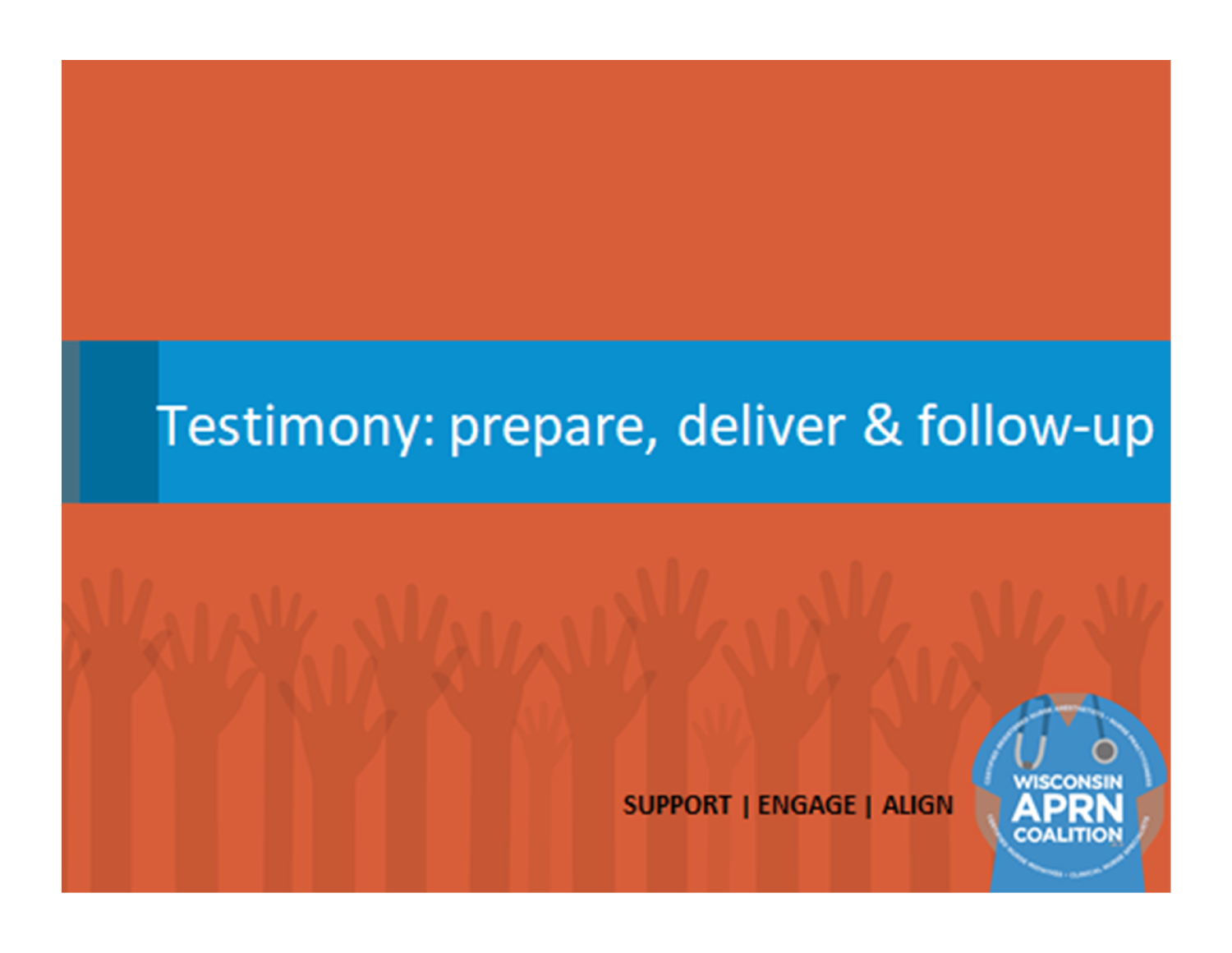# Purpose of a public hearing

- **The purpose of a public hearing is to educate and** inform a committee of the Legislature regarding bills it is considering. People testify at hearings for various reasons, which usually include one or more of the following:
	- To describe the purpose and effect of a bill. This kind of testimony is typically provided by the author of the bill, though it is sometimes given by a representative of a state agency or advocacy group that worked with the author to develop the bill.
	- **To express support for or opposition to a bill. Most** speakers will indicate a position on the bill. However, some will speak "for information only, neither for nor against."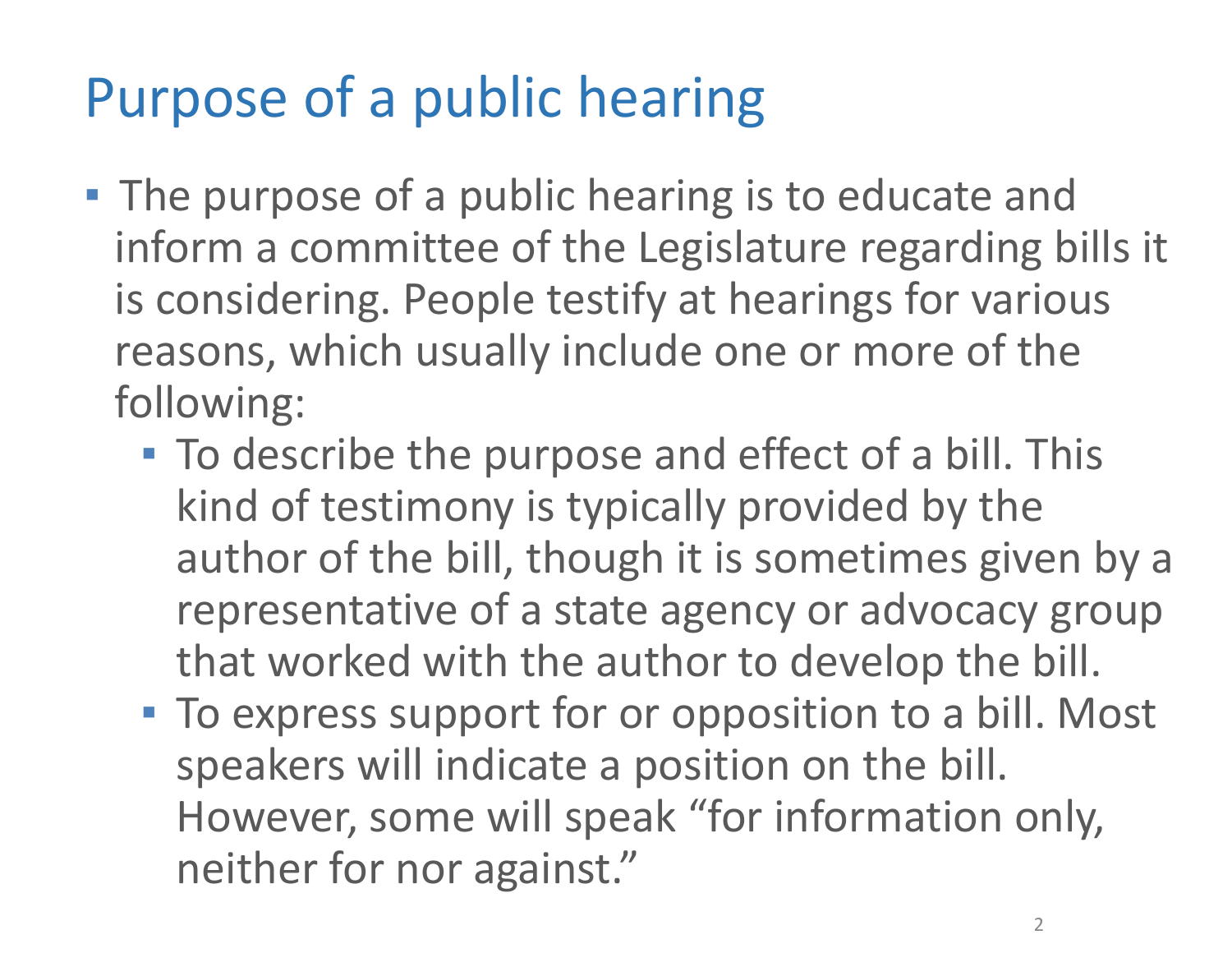## Purpose of a public hearing ‐ continued

- To provide information about a bill that the committee or author may not know. This information may include:
	- **EXET Further background information and context** regarding the bill.
	- **An explanation of how the bill affects the** speaker or others, individually.
	- **An explanation of what might be unintended** consequences of the bill.
	- **To suggest improvements to a bill. Suggestions** may be general ideas or may be specific recommendations of how the wording of the bill should be changed.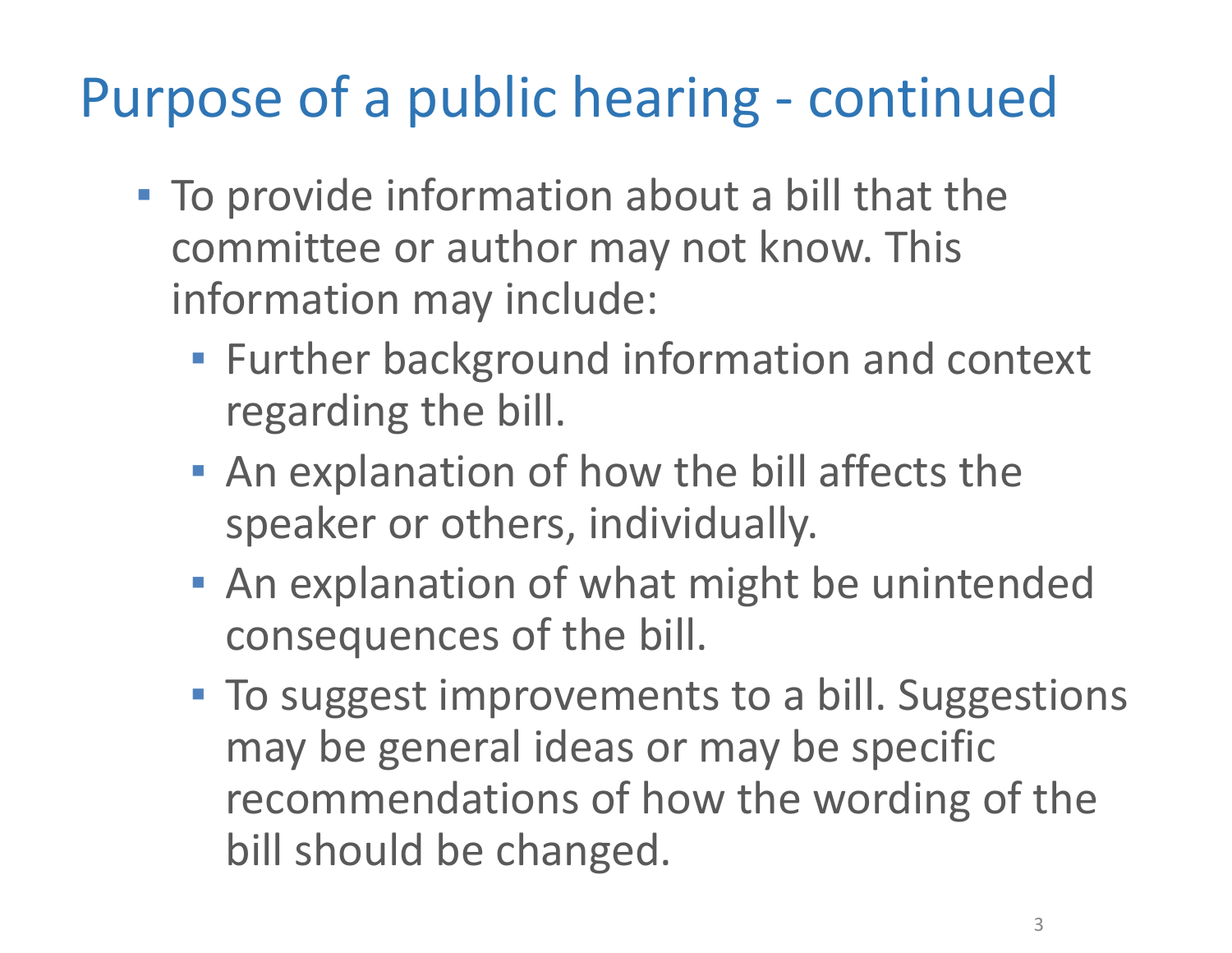### Providing Testimony At Committee Hearing Preparation

- $\mathbb{R}^n$  Know the legislative bill **Workplace Violence Against Nurses AB 175 and companion bill SB 163**
- ▪Review and know the important talking points
- **Prepare written testimony** 
	- **Begin with who you are and what you do/did.**
	- **Thank the Committee Chair for holding a hearing on AB 175 and companion Bill 163.**
		- **Committee chairs: Assembly Chair : Rep. John Spiros,**
		- **Senate Chair Senator Van Wanggaard**
	- **Thank the members of the committee for their time**
		- **Assembly Committee: Committee on Criminal Justice and Public Safety**
		- **Senate Committee: Committee on Judiciary and Public Safety**
- **Make copies for each committee member**
- $\overline{\phantom{a}}$  If you are one of the committee members constituent contact his/her office letting them know that you will be testifying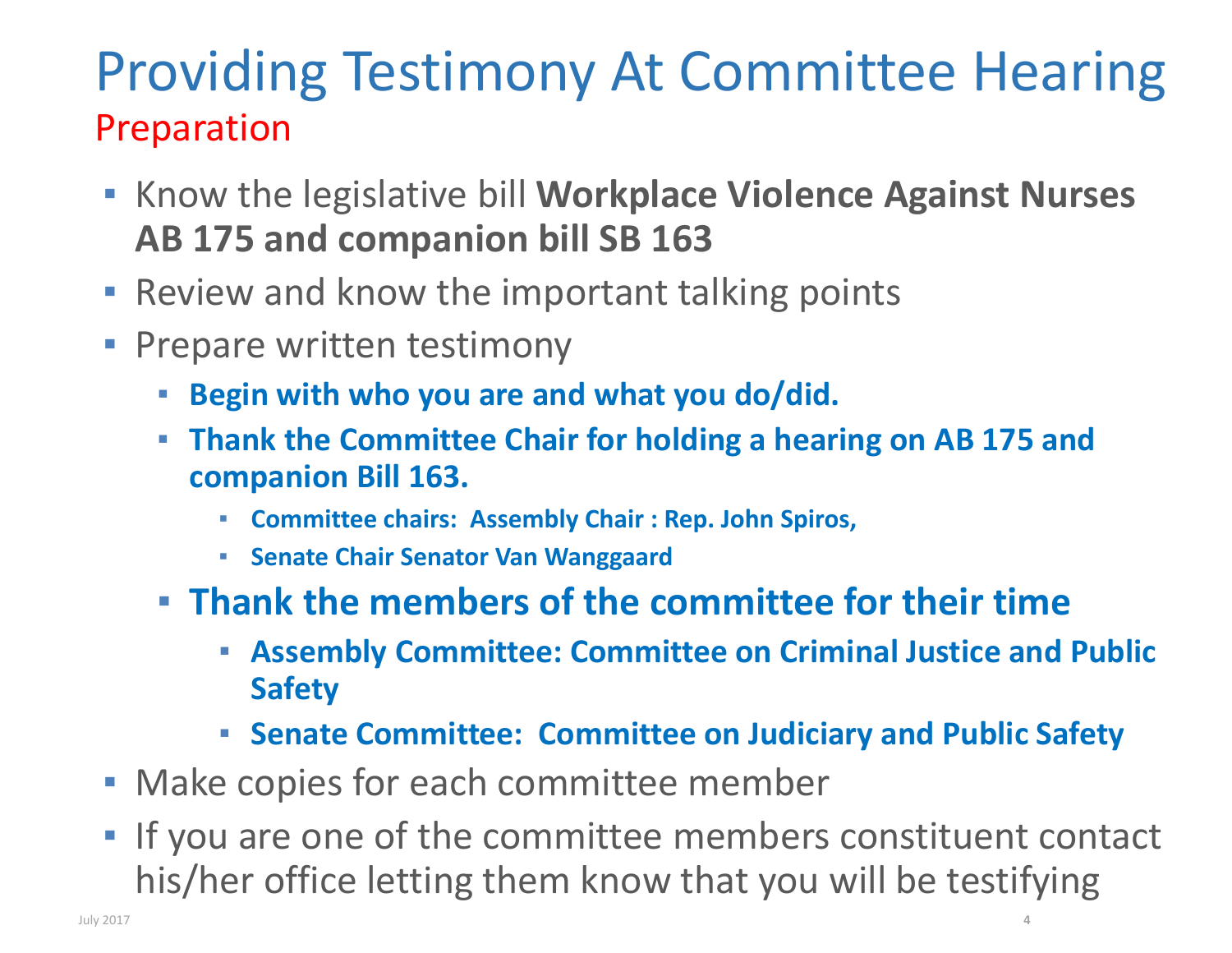### Nurse Workplace Violence Legislation Assembly Bill 175

#### **Assembly Committee on Criminal Justice & Public Safety**



Committee Members:

Rep. Spiros, Chair (R‐Marshfield) Rep. Sortwell, VC (R‐Two Rivers) Rep. Ott (R‐Mequon)\* Rep. Steffen (R‐Green Bay) Rep. Horlacher (R‐Mukwanago)\* Rep. Duchow (R‐Delafield)

Rep. Novak (R‐Dodgeville) Rep. Schraa (R‐Oshkosh) Rep. Krug (R‐Nekoosa) Rep. Crowley (D‐Milwaukee Rep. Spreitzer (D‐Beloit) Rep. Emerson (D‐Eau Claire) Rep. Stubbs (D‐Madison) Rep. McGuire (D‐Kenosha)\*

Attorney

Public Hearing Wednesday 9/18 State Capitol 11:00 am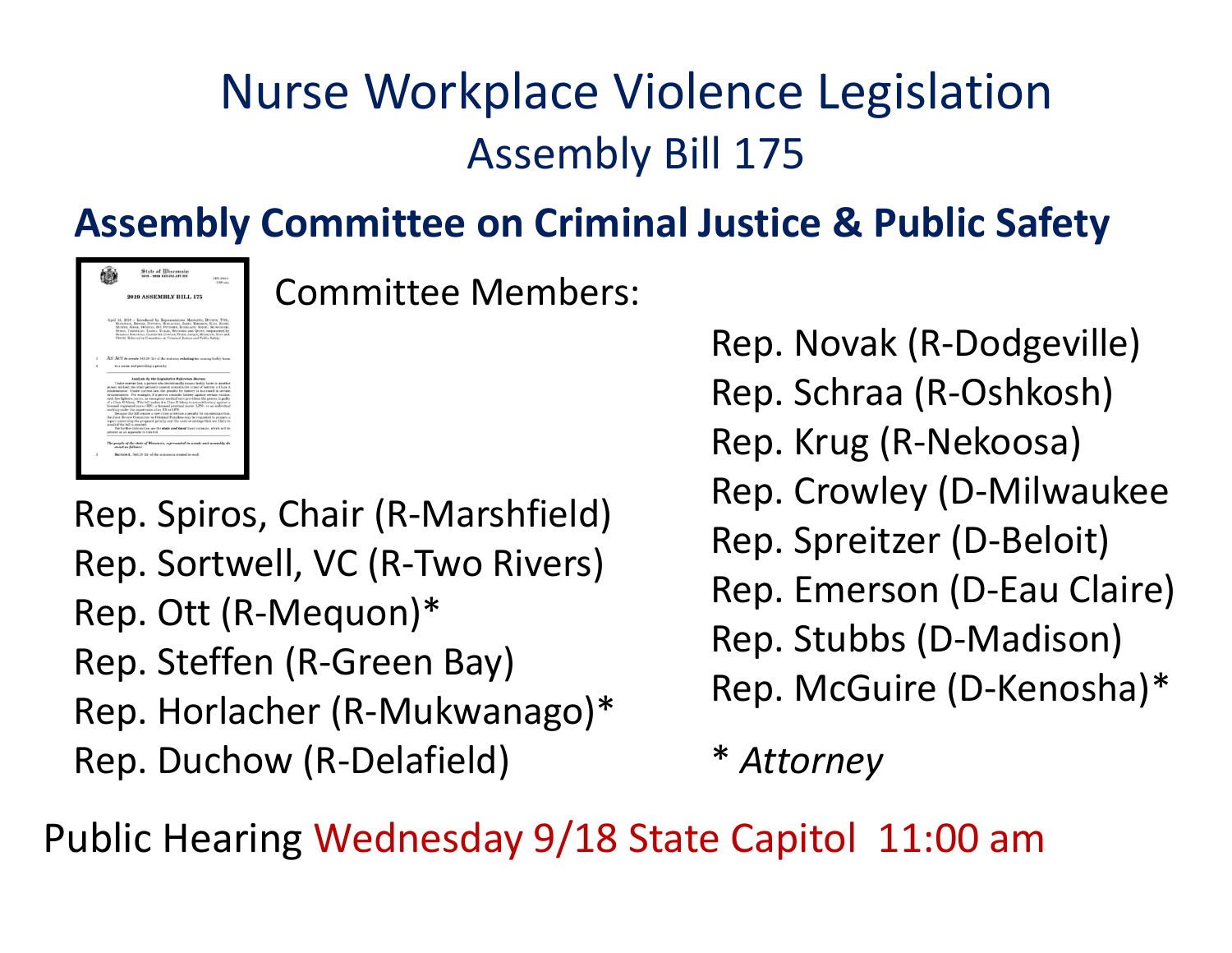### Nurse Workplace Violence Legislation Senate Bill 163

#### **Senate Committee on Judiciary & Public Safety**

|    | State of Wisconsin<br>DATE - BOOR EXCITED ATTENT<br>138-1000<br>EARsen                                                                                                                                                                                                                                                                                                                                                                                                                                                                                                                                                                                                                                                                                                                                     |
|----|------------------------------------------------------------------------------------------------------------------------------------------------------------------------------------------------------------------------------------------------------------------------------------------------------------------------------------------------------------------------------------------------------------------------------------------------------------------------------------------------------------------------------------------------------------------------------------------------------------------------------------------------------------------------------------------------------------------------------------------------------------------------------------------------------------|
|    | <b>2019 SENATE BILL 163</b>                                                                                                                                                                                                                                                                                                                                                                                                                                                                                                                                                                                                                                                                                                                                                                                |
|    | April 11, 2019 - Introduced by Sonators KOOTESSA, CARTESTER, COVLES, FIFTIX.<br>JACQUE, MARILEIN, NASE and TESTIN, cooperated by Representatives.<br>MADAGATE DOCUME TWO. KING FOR TWO REPORTS TO THE STATE AND A LARGE<br>KIROLOS, KULP, KURTE, MUSIPHY, NOVAL, ORSHUE, OTT, PETERSEN, ROEDGATE,<br>SINGLE SERVICEOUS, SPRIN, THROPPLIPE TRANSL, TURAN, WICHIRDS and<br>QUIVE Referred to Committee on Judiciary and Public Safety.                                                                                                                                                                                                                                                                                                                                                                       |
| t. | AN ACT to create 940.20 (2r) of the statutos; relating to: cuasing boddy have.                                                                                                                                                                                                                                                                                                                                                                                                                                                                                                                                                                                                                                                                                                                             |
| z  | to a nurse and previding a penalty.                                                                                                                                                                                                                                                                                                                                                                                                                                                                                                                                                                                                                                                                                                                                                                        |
|    | Analysis by the Legislative Reference Bareau<br>Under current law, a person who intentionally causes boddy harm to another<br>person without the other person's consent consults the crime of battery, a Class A.<br>relademeaner. Under current law, the preside for hattery is increased in certain.<br>circumstances. For example, if a person commite buttery against certain victims.<br>such fire fighters, incurs, or concentrate medical care providers, the person is stally.<br>of a Class H felony. This bill makes it a Class H felony to commit battery against a<br>licensed registered nurse (RN), a licensed practical nurse (LPN), or an individual<br>working under the supervision of an EN or LPN.<br>Because this bill creates a new crime or review a penalty for an existing crime, |
|    | the Joint Review Committee on Criminal Penalties may be reconsted to propage a<br>report concerning the restroyed penalty and the costs or saxings that are likely to<br>reach if the hill is exacted.<br>For further information are the abobr and local fixed estimate, which will be<br>printed as an appendix to this bill.                                                                                                                                                                                                                                                                                                                                                                                                                                                                            |

Committee Members:

Sen. Van Wanggaard, Chair (R‐Racine) – Retired Law Enforcement

Sen. André Jacque, Vice‐Chair (R‐DePere)

Sen. Alberta Darling (R‐River Hills) Sen. Fred Risser (D‐Madison) ‐ Attorney Sen. Lena Taylor (D‐Milwaukee) ‐ Attorney

Public Hearing Scheduled: **9/17/19 10:00 am Rm. 411 South State Capitol**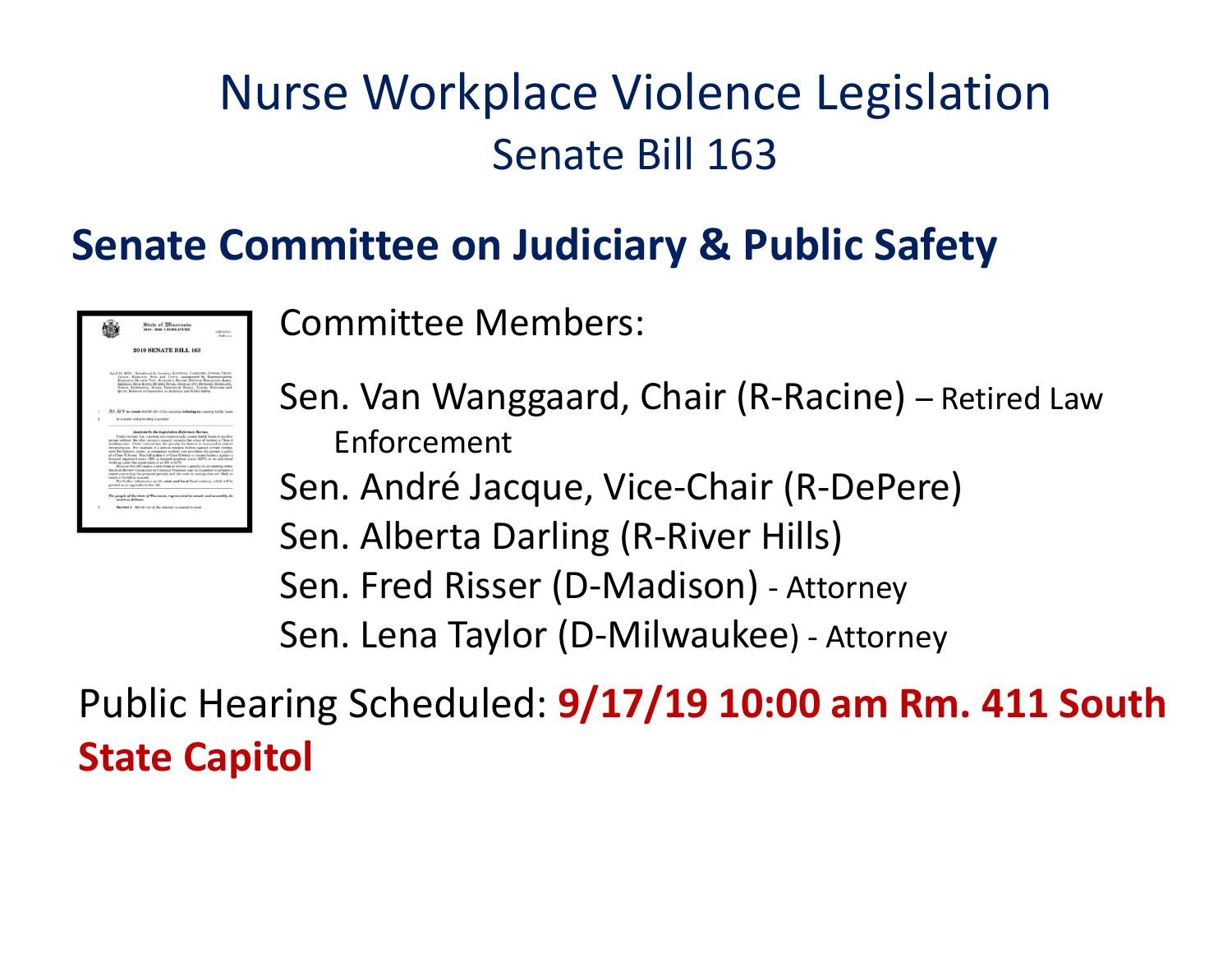## Providing Testimony At Committee Hearing Hearing Day

- **Dress in business attire**
- **Review committee hearing agenda**
- **· Fill out public hearing form** 
	- **Name or number of the legislative bill**
	- Your name and home address
	- **.** Indicate if you are testifying and "in support" or "in opposition"
	- **Give this to hearing committee staffer/page**
- **When called on to testify, provide copies of your** testimony to the staffer/page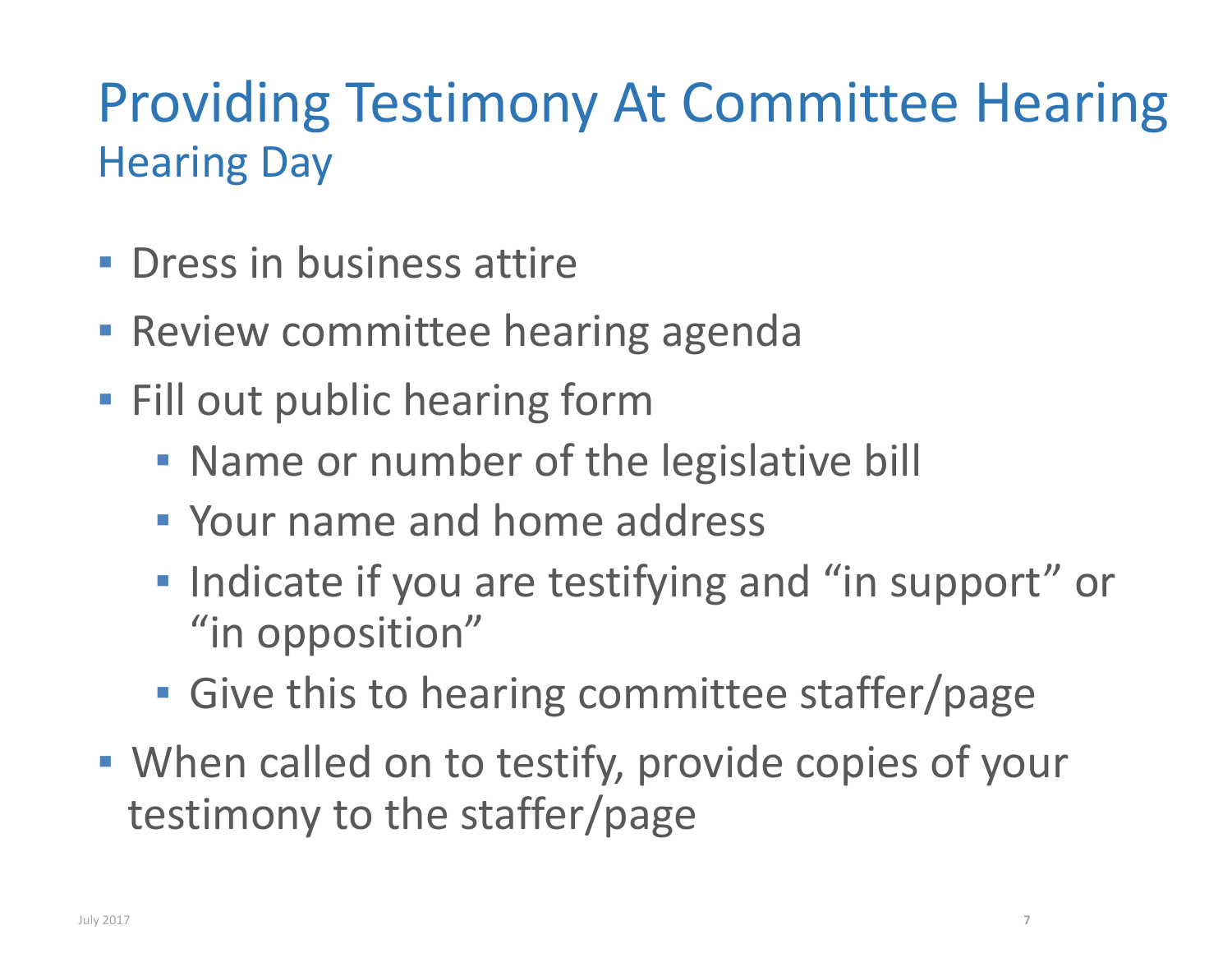# Waiting To Testify

- **E** Silence cell phone
- **EXECT: Restrain from conversations**
- **.** When the bill is up for testimony
	- **.** Listen to what others have to say
	- Take notes and strategize your counter-points to opposing views
	- **Prior to your being called on, try to confer with** lobbyist to determine if you need to refute any of opposing views
	- **When you are called on to testify be ready to avoid** repeating what has already been said but be prepared to tell your story to provide illustration to support previous points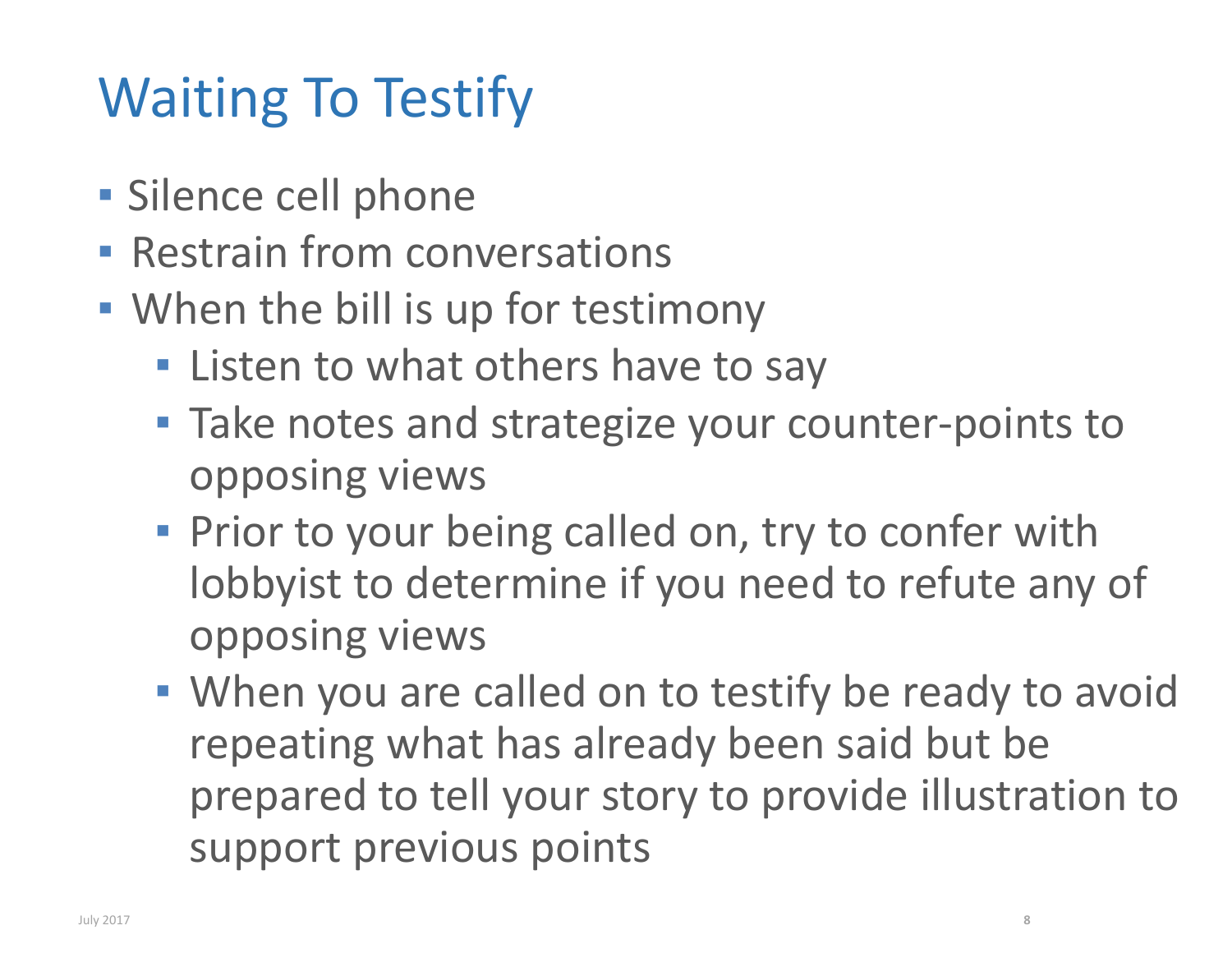# Providing Your Testimony

- **Testifying** 
	- **Describe the purpose of the bill and what the bill** does for patients/consumers
	- **Tell your story**
	- **Be Brief (under 5 minutes) and try not to read a** statement
	- **Use words such as "I agree with the previous** speakers point on …" rather than repeating points
	- **Describe why you disagree with point(s) made by** previous speaker
	- **· Summarize your remarks at the end**
	- **Ask for their support and thank them**

Refer to Sept 10 Webinar for more testimony tips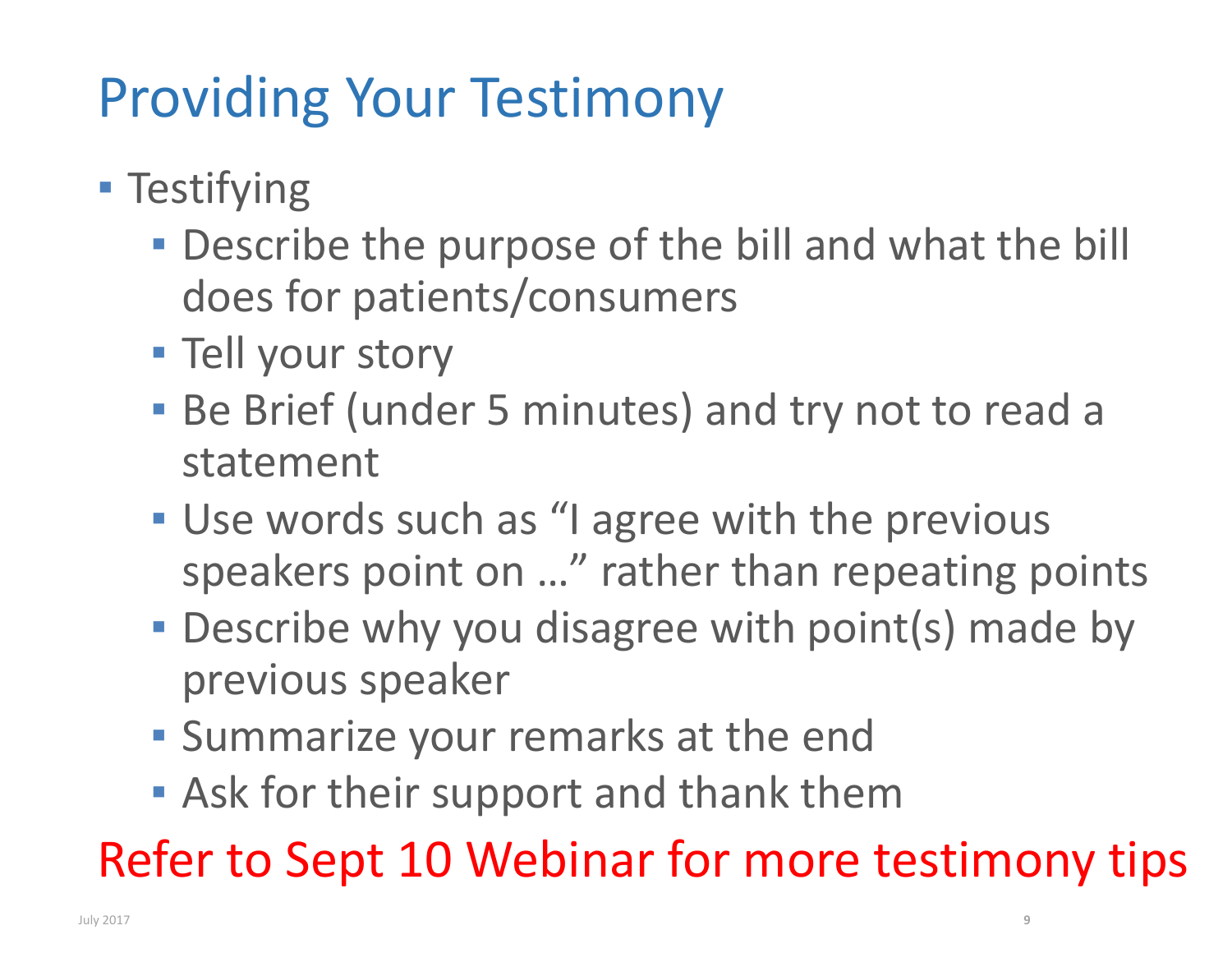## Answering Committee Questions Following Testimony

- **.** When you are called on testify
- **You may be asked questions**
- **Think about your answer**
- **Remain polite avoid nursing jargon and make this** a teachable moment
- **EXPLEX Proget Prosition or personal experience or** other related talking points that support your answer to the question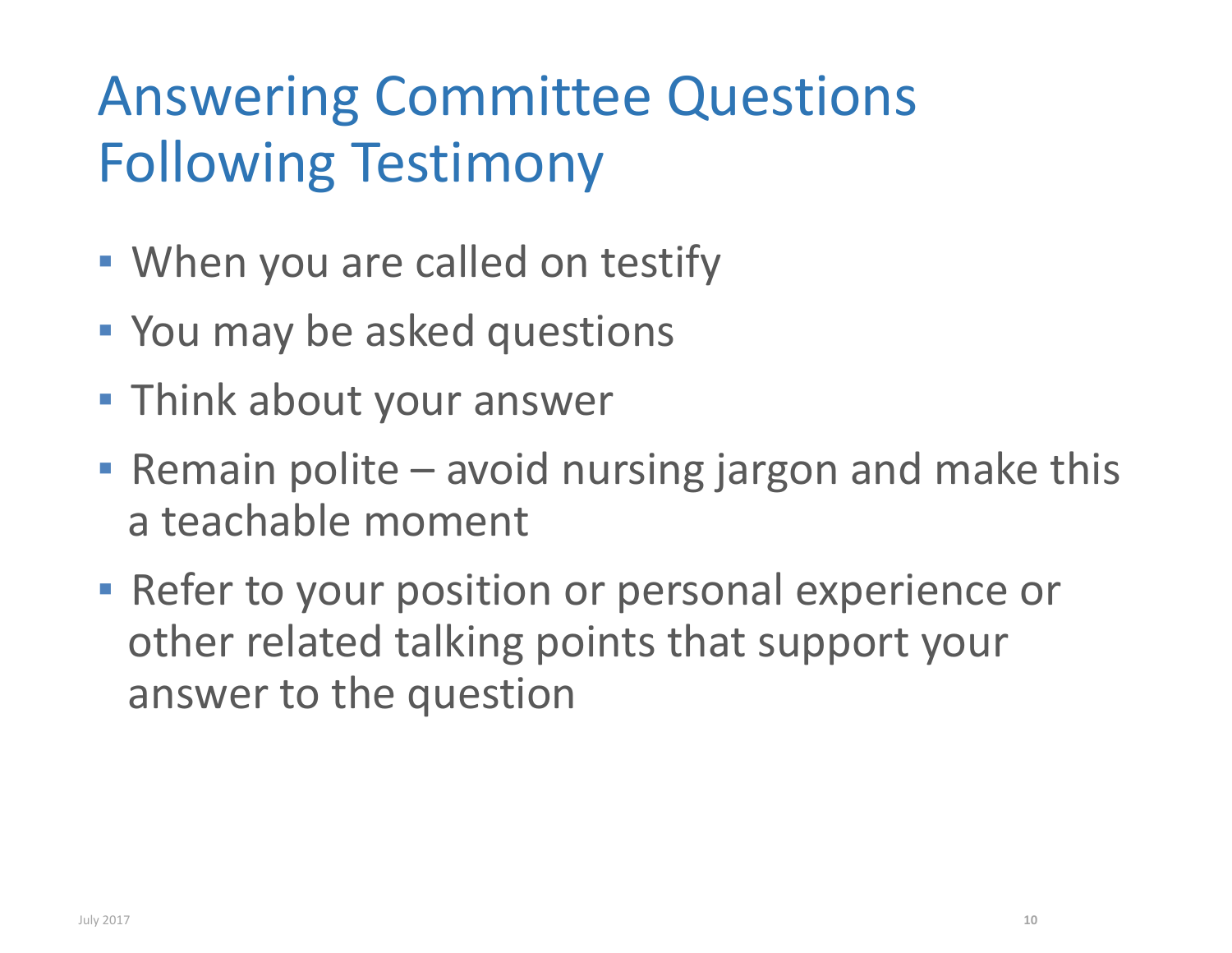## Post‐Testimony

- **Example 2 Stay around and listen to the rest of the testimony**
- ▪**If your legislator is on the committee he/she may** want to talk to you about the issue.
	- **Be willing to discuss or clarify**
	- You may want to schedule a follow-up meeting
- **Try to debrief with the lobbyists and colleagues**
- **· Give yourself time to reflect on the strengths of** your testimony and what you may want to do differently next time.